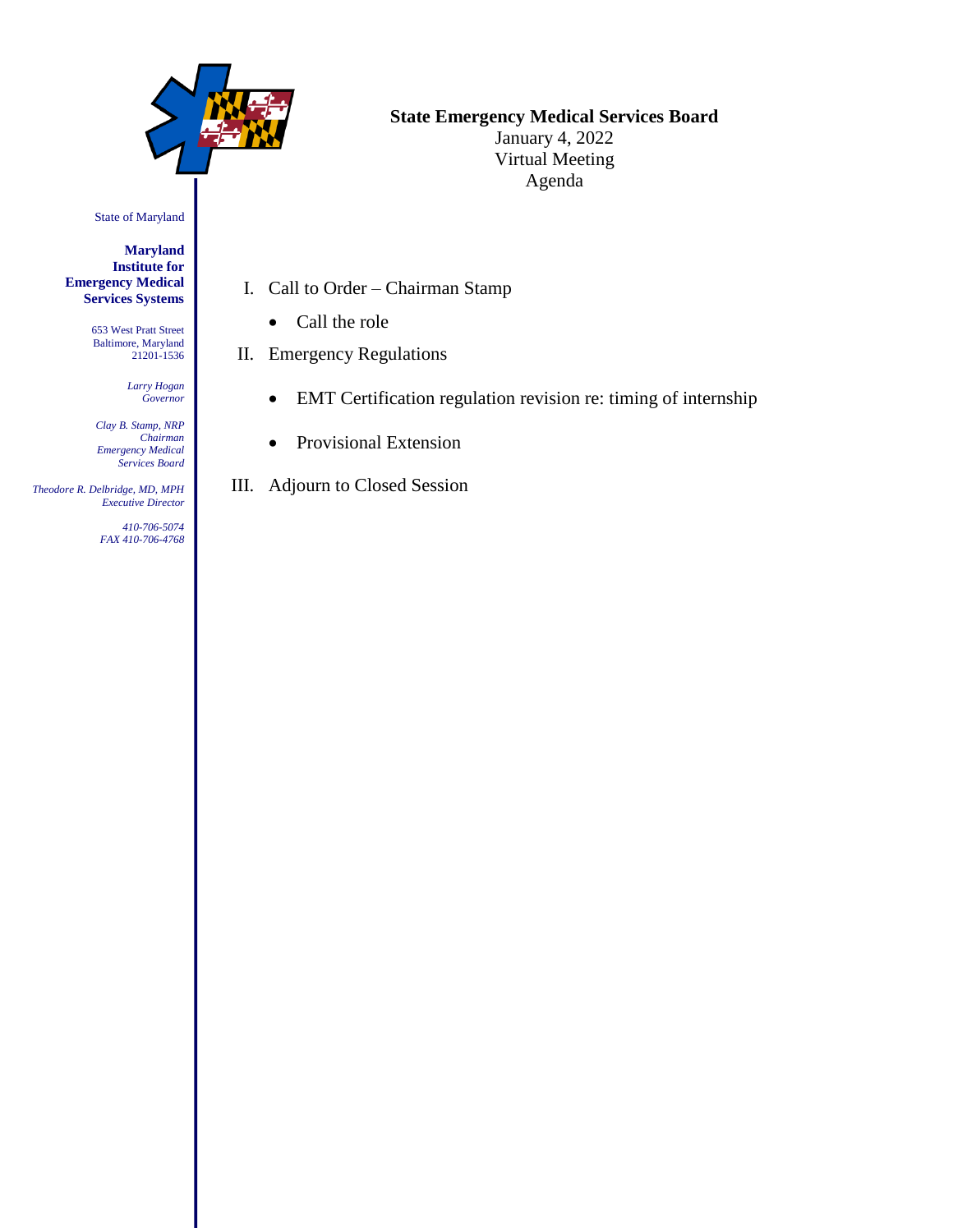

State of Maryland

**Maryland Institute for Emergency Medical Services Systems**

> 653 West Pratt Street Baltimore, Maryland 21201-1536

> > *Larry Hogan Governor*

*Clay B. Stamp, NRP Chairman Emergency Medical Services Board*

 *Theodore R. Delbridge, MD, MPH Executive Director*

> *410-706-5074 FAX 410-706-4768*

## **State Emergency Medical Services Board Emergency Meeting January 4, 2022 Via Video Conference Call Only Minutes**

**Board Members Present:** Clay Stamp, Chairperson; Stephan Cox; William J. Frohna, MD; Sally Showalter, RN; Wayne Tiemersma; Mary Alice Vanhoy, RN; Jim Scheulen; Dany Westerband, MD

**Board Members Absent:** Dean Reece, MD

**OAG**: Ms. Sette

**RACSTC**: Dr. Snedeker

**MSPAC:** Major Tagliaferri

**MIEMSS**: Dr. Delbridge; Ms. Gainer; Ms. Abramson; Ms. Aycock; Dr. Bailey; Mr. Bilger; Ms. Byrd; Ms. Witmer; Ms. Wright-Johnson; Dr. Wooster; Mr. Huggins; Mr. Tandy; Mr. Linthicum; Mr. Legore; Ms. Chervon; Dr. Chizmar; Ms. Mays; Ms. McAlister; Ms. Goff

Chairman Stamp called the meeting to order at 3 pm and called the role.

## **MIEMSS REPORT**

Dr. Delbridge said that the meeting had originally been called so that the EMS Board could consider advancing two emergency regulations regarding EMS clinicians. He said that due to the issuance of an Executive Order by the Governor this morning, the emergency regulations will need to be amended slightly prior to the Board's future consideration of making them permanent regulations. As with the previous Executive Order (EO) issued in March of 2020, the current EO suspends certain provisions of Sections 13-15, 13-516, or 13-517 of the Education Article, or of COMAR Title 30. Public Notices are being prepared for publication regarding EMTs and CRTs as vaccinators, taking the NREMT cognitive exam before practical experience, the extension of clinician licenses, provisional licensure, and Clinical Extern credentialing.

## COVID-19 updates

Dr. Delbridge said that there are currently 3,057 COVID hospitalizations and nearly 600 patients boarding in the emergency departments. Three hospitals have requested MIEMSS to place them on Mini Disaster status due to staffing shortages. Dr. Delbridge said that EMS and hospital emergency departments are at critical stress levels.